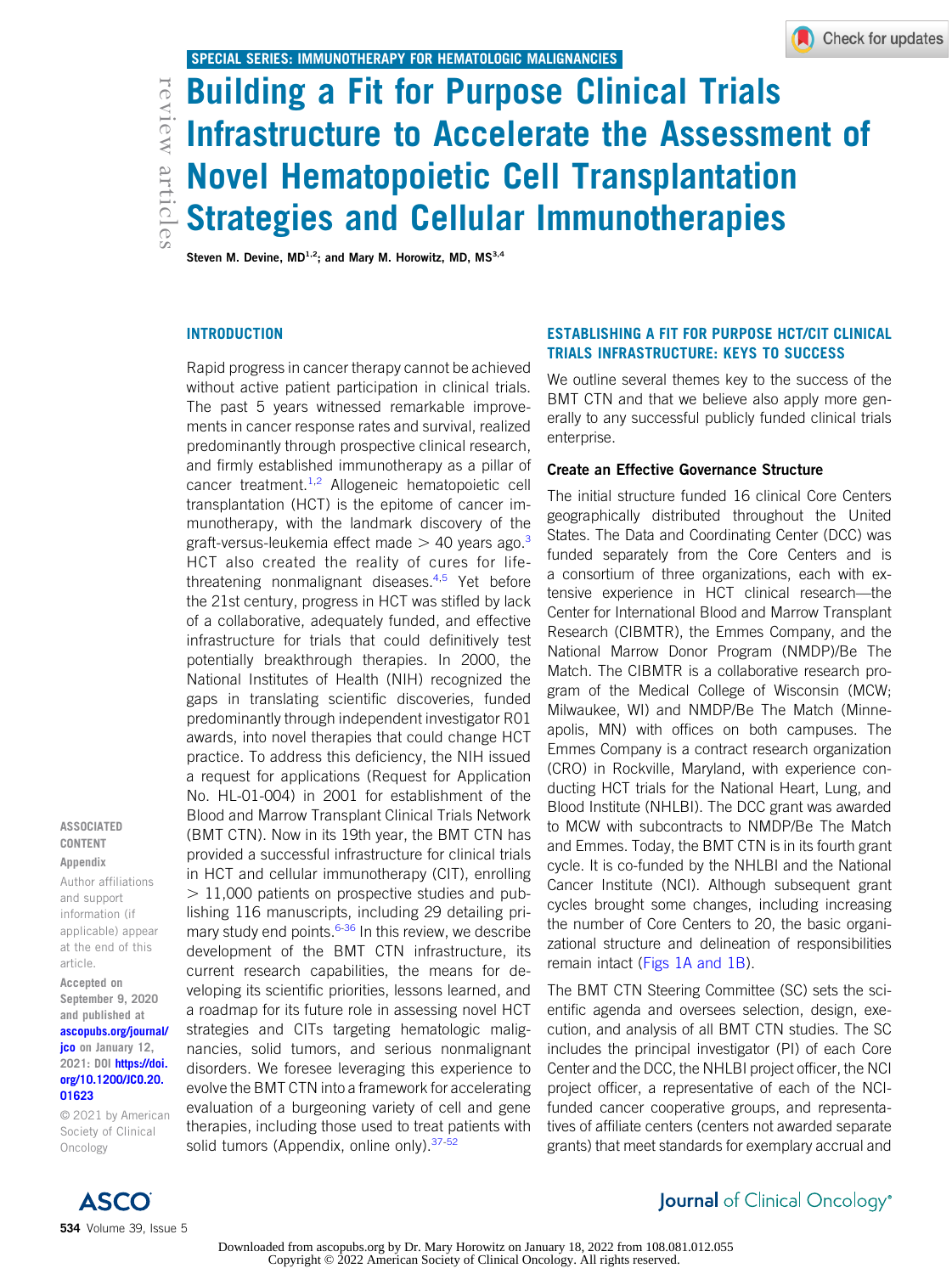#### CONTEXT

# Key Objective

This review describes the development and evolution of the Blood and Marrow Transplant Clinical Trials Network (BMT CTN), a National Institutes of Health–funded clinical trials infrastructure dedicated to accelerating the assessment of innovative hematopoietic cell transplantation (HCT) strategies and cellular Immunotherapies (CITs).

#### Knowledge Generated

Over its 19-year history, the BMT CTN has adapted in response to its successes and failures. It has engaged an increasingly broad and diverse group of stakeholders within the HCT and CIT fields.

## Relevance

We outline several themes key to the success of the BMT CTN that can be applied to other successful publicly or philanthropically funded clinical trials enterprises dedicated to studying immunotherapies.

participation. Viewing the network as a national resource, we sought from the outset to create a culture of inclusivity and encouraged all qualified centers to participate. Although only SC members can vote, SC meetings are open to other individuals from Core Centers and affiliate centers. The SC elects a chair, who serves a 2-year term as vice-chair, 1-year term as chair-elect, a 2-year term as chair, and a 1-year term as immediate past-chair. An Executive Committee (EC) composed of the chair, chairelect, immediate past-chair, DCC PI, NMDP and Emmes co-PIs, and NHLBI and NCI representatives meets monthly to ensure seamless communication between operations, SC leadership, and NIH. The chair, chairelect, and immediate past-chair also meet weekly with DCC PIs and staff.

#### Establish a Robust Protocol Development Process

Figure 2 outlines the BMT CTN protocol development process. This process was substantially streamlined over the life cycle of the network, leading to greater efficiency and reduced timelines. We developed several metrics to monitor protocol development from protocol team formation to activation and implementation, described previously.<sup>30</sup> The process begins with SC approval of the concept; the SC meets monthly so concepts can be reviewed in a timely manner. The value of the study and its alignment to the mission of the network and NHLBI/NCI is strongly considered. If the protocol requires funds from the parent BMT CTN grant, costs and funds availability are also considered. Of note, some studies are fully funded by the BMT CTN grant, some are funded by other NIH grants, some are fully funded by corporate sponsors, and some by both NIH and corporate sponsors. If approved, two or three protocol chairs are appointed, typically the individual(s) proposing the idea and others with a significant relevant interest. The Core Center PIs are then invited to nominate protocol team members based on the interests and expertise of individuals within their center or consortium (several core members are composed of a group of

centers). The DCC assigns a protocol officer (PO) and a PhD statistician. The PO is a physician member of the DCC from the CIBMTR (MCW or NMDP) who coordinates activities between the team and DCC leadership. Nominated protocol team members are selected by the EC based on merit, level of enthusiasm, years of experience, and likelihood of accrual based on the center's or individual's prior experience. The NHLBI/NCI project officers and an NHLBI statistician also participate in each team. After a near final draft of the protocol is completed, the study is presented to the SC for a vote to approve, disapprove, or return with recommended changes. If approved, the next step involves NHLBI review processes (Fig 2). If the study passes NHLBI review, the protocol is released to sites to initiate the activation process or first submitted to the US Food and Drug Administration (FDA) if an Investigational New Drug (IND) application is required (approximately 30% of current BMT CTN studies). Once the protocol is released to sites, activation is expected to occur within 180 days. Each protocol is given accrual goals with a typical slower ramp-up period, followed by a steady state that is continuously monitored by the DCC, and if necessary, action plans are instituted quickly. Studies falling behind schedule are subject to closure, but typically, the protocol team develops a series of steps and protocol amendments, if needed, to correct. Only three of the 39 studies led by the BMT CTN (excluding collaborative studies where an NCI group was the lead) closed because of poor accrual. Among the remaining 36 studies, 31 completed accrual or are accruing at or ahead of schedule.

## Leverage a Critical Asset: The CIBMTR Database

The BMT CTN built on a long-standing infrastructure for HCT clinical research. In 1972, just 4 years after the first successful HCTs, the International Bone Marrow Transplant Registry at MCW began as a voluntary effort to collect and analyze data from centers pioneering the therapy. In 1986, the NMDP was established to build a US unrelated donor registry; it also established a program to collect data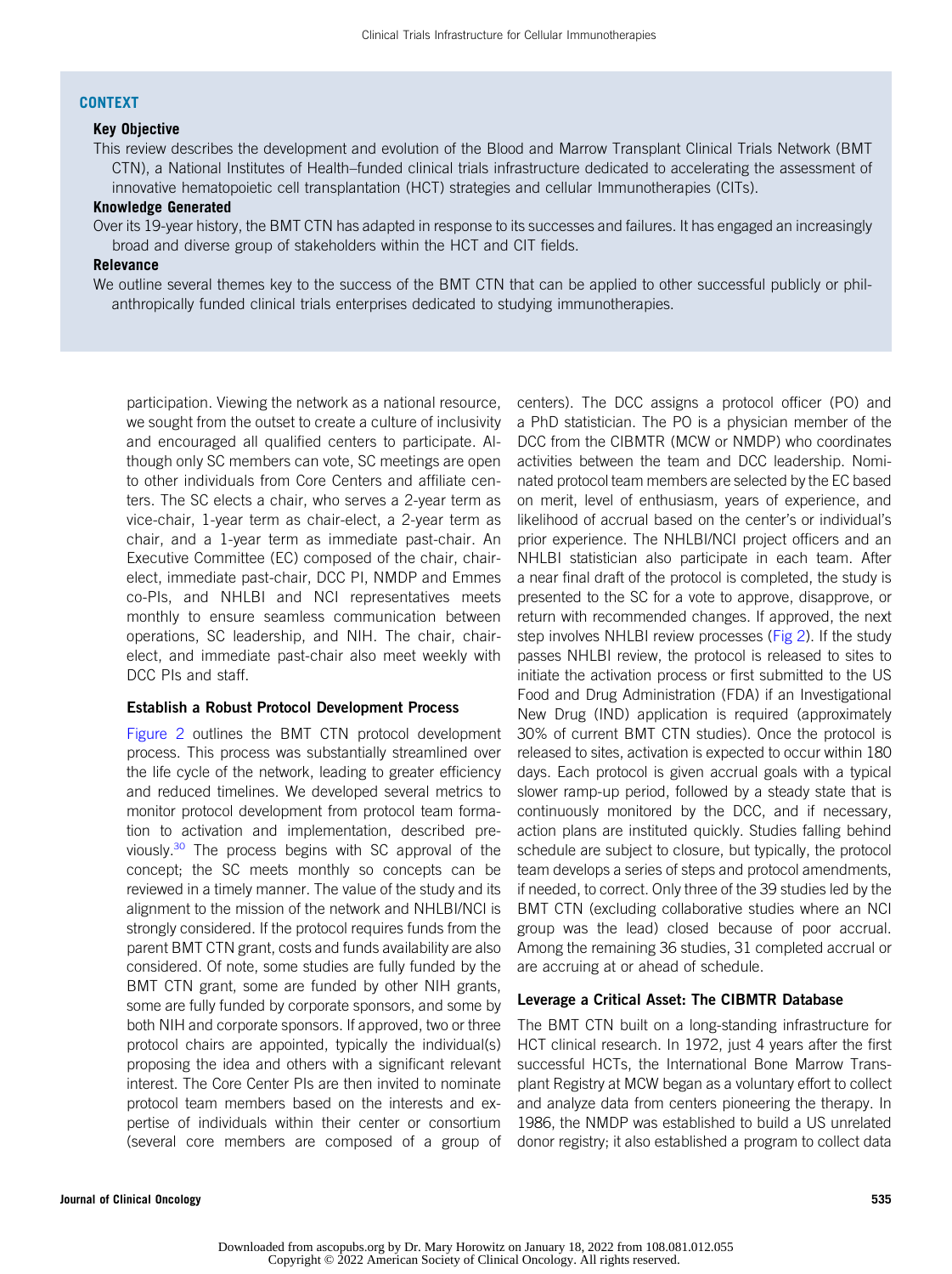

FIG 1. (A) The Blood and Marrow Transplant Clinical Trials Network (BMT CTN) is composed of a network of organizations that work together to achieve common goals. It includes the following elements: Data and Coordinating Center (DCC), 20 Core Centers/Consortia, a network of affiliate centers, Steering Committee, protocol teams, technical committees, administrative committees, ad hoc committees, and National Heart, Lung, and Blood Institute (NHLBI) review committees. These are described in greater detail in the BMT CTN Annual Progress Report.<sup>36</sup> (B) This depicts the delineation of responsibilities between the three organizations that compose the DCC. Several are overlapping. CIBMTR, Center for International Blood and Marrow Transplant Research; IRB, institutional review board; NCI, National Cancer Institute; NMDP, National Marrow Donor Program.

on the transplantations it facilitated and created a repository of pretransplantation donor-recipient samples. In 2004, these two research programs integrated through an affiliation agreement between MCW and the NMDP, forming the CIBMTR. The CIBMTR is now a multifaceted research program with participation of approximately 200 US transplantation centers and  $> 130$  international centers; data on  $>$  500,000 HCTs and  $>$  2,000 CIT recipients; and programs in outcomes research, immunobiology, health services, statistical methodology, bioinformatics, and clinical trials.

The CIBMTR database is a critical asset, providing access to comprehensive, current data on the population for whom network trials are intended. The CIBMTR maintains, with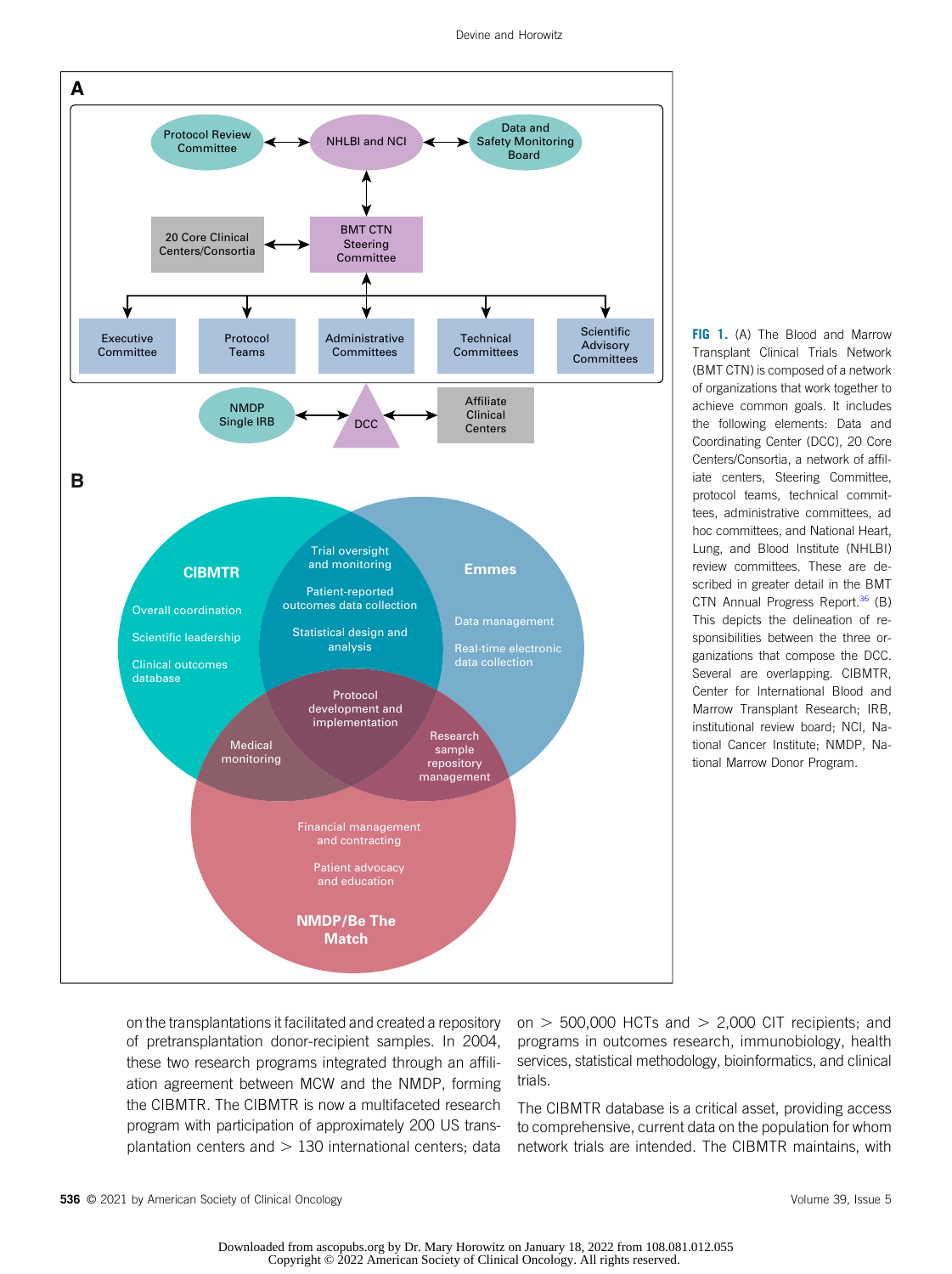

FIG 2. Once formed, the protocol team typically holds weekly calls managed by a Data and Coordinating Center (DCC) protocol coordinator. Calls follow an 8- to 12-week development process wherein each chapter of the protocol is assigned to specific team members and with deadlines for completion. Once approved by the Steering Committee (SC), each protocol undergoes independent scientific review by the protocol review committee (PRC) and review by the Data and Safety Monitoring Board (DSMB). Metrics include time from protocol team formation to DSMB approval, which can be  $\leq 6$  months for industry-sponsored studies. Once protocols are released to sites, it should take  $< 180$  days to site activation and 56 days from protocol activation to first patient enrolled. IRB, institutional review board; NMDP, National Marrow Donor Program.

separate NIH and Health Resources and Services Administration support and aided by a 2005 federal requirement for reporting HCT outcomes data, an observational database of almost all US HCTs.<sup>53</sup> Thus, the BMT CTN can assess numbers of potentially eligible patients using real-world data rather than relying on investigator estimates. In fact, systematic comparison of investigator estimates with database estimates documents clearly the tendency of clinicians to overestimate potential enrollment by a factor of 3-4. This can lead to misleading feasibility assessments, unrealistic accrual targets, and, at times, premature closure of trials. $54,55$  The CIBMTR database mitigates these risks.

The database also allows comparisons of single-arm studies of therapies being considered for phase II or III trials, with patient-level data available to adjust for confounding factors, rather than relying on anecdotal or published experience.<sup>13</sup> Two recent phase III trials (ClinicalTrials.gov identifiers: NCT03959241 and NCT02345850) use composite end points informed by the CIBMTR analysis. The design of these trials would have been very different without the ability to explore their effects using CIBMTR data.

CIBMTR, through the Cellular Immunotherapy Data Resource (CIDR),<sup>56</sup> now also collects data on a large fraction of patients receiving non-HCT CIT, such as chimeric antigen receptor (CAR) T cells. This resource was established as part of the larger Cancer Moonshot initiative to establish an immuno-oncology translational network.<sup>57</sup> The focus of the CIDR is on collecting CIT data so that they can be analyzed and shared with the academic community, as CIBMTR has done for HCT data since its inception, including the mandatory 15-year follow-up of patients receiving genetically modified cells. It will provide a resource for generating knowledge and fostering further study both within and outside of the BMT CTN infrastructure and will be used to assist in design of trials for these therapies.

CIBMTR data complement data collected through the BMT CTN's clinical trials system, thereby easing the data reporting burden for centers. As we seek to understand the impact of COVID-19 on clinical trial end points, rapid implementation of a system to collect COVID-related information on all HCT recipients through CIBMTR is now in place<sup>58</sup> and will provide crucial information to make those judgments.

Finally, because the CIBMTR follows HCT and CIT recipients over the long term, a separate long-term follow-up system is not necessary for patients on BMT CTN trials, and analysis of long-term survivors is planned for most trials.<sup>30</sup> The value of having CIBMTR data to design, conduct, and monitor studies cannot be underestimated and is perhaps the most critical factor contributing to the network's success.

#### Centralize Processes to Achieve Efficiencies

Many processes were centralized by the BMT CTN to achieve efficiency (Table 1). For instance, the DCC long recognized that a single institutional review board (sIRB) could streamline trial activation. Once the US Department of Health and Human Services released its proposed revisions to the Common Rule, recommending that sIRB review be mandated for federally supported multicenter studies, the DCC took action to prepare for this, using the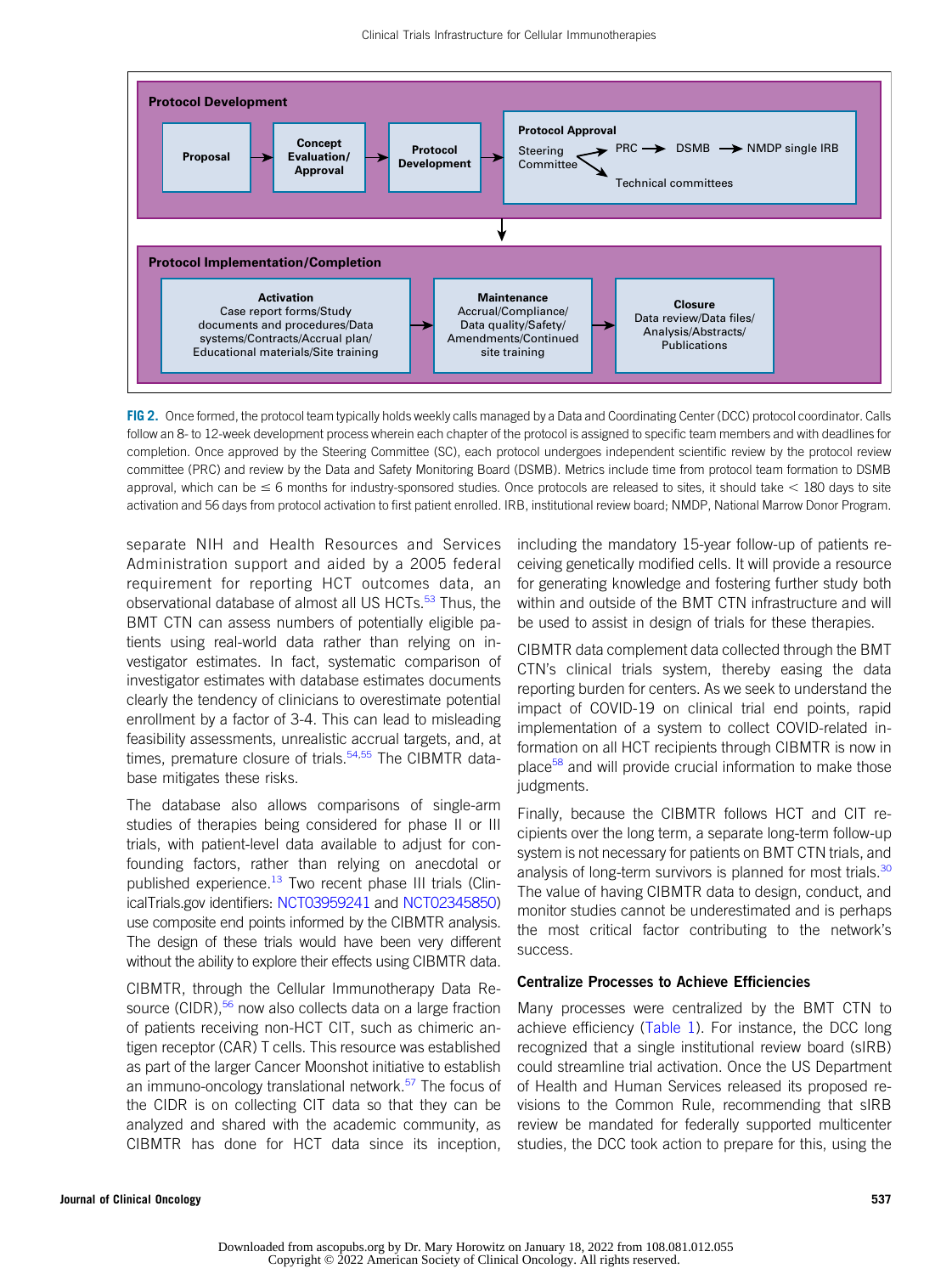**TABLE 1. BMT CTN Organization and Governance Responsibilities** 

| <b>Entity</b>                       | Role                                                                                                                                                                                                                                                                                                                       |
|-------------------------------------|----------------------------------------------------------------------------------------------------------------------------------------------------------------------------------------------------------------------------------------------------------------------------------------------------------------------------|
| Core Clinical Centers               | Conducting BMT CTN studies<br>Protocol team membership<br>Identification/retention of patients<br>Assuring data quality and accuracy<br>Participating on Steering Committee<br>Manuscript preparation                                                                                                                      |
| <b>DCC</b>                          | Day-to-day management of BMT CTN activities<br>Overall coordination and administration<br>Maintaining/updating SOPs<br>Regulatory support/tracking and compiling data<br>Assuring data quality and accuracy<br>Clinical site monitoring<br>Contracting/subcontracting<br>Meeting coordination<br>Maintaining biorepository |
| NHLBI and NCI                       | Administrative support<br>Participation on Executive Committee<br>Monitoring compliance with NIH policies<br>Management of grants<br>Partnering with awardees<br>Financial stewardship                                                                                                                                     |
| Steering Committee                  | Provide overall scientific governance<br>Set overall scientific agenda<br>Formulate and implement policy decisions<br>Appoint protocol teams<br>Monitor protocol timelines<br>Attend monthly calls and face-to-face meetings                                                                                               |
| <b>Executive Committee</b>          | Overall scientific management of BMT CTN<br>Approval of protocol team composition<br>Set agenda for Steering Committee meetings and calls<br>Availability for day-to-day management decisions                                                                                                                              |
| <b>DSMB</b>                         | Monitor patient safety on studies<br>Review accrual and overall study performance<br>Submit recommendations regarding study conduct and continuation to NHLBI                                                                                                                                                              |
| <b>NMDP sIRB</b>                    | Provide ethical review of BMT CTN studies<br>Ensure patient safety during study conduct<br>Provide ongoing review of patient safety during study conduct<br>Streamline approval process                                                                                                                                    |
| Administrative/technical committees | Review publications for compliance with BMT CTN and NIH policies<br>Provide review of ancillary study requests<br>Review requests for access to biorepository samples<br>Provide review of developing studies from CRA perspective<br>Provide review of studies from pharmaceutical perspective                            |

Abbreviations: BMT CTN, Blood and Marrow Transplant Clinical Trials Network; CRA, clinical research associate; DCC, Data and Coordinating Center; DSMB, Data and Safety Monitoring Board; NCI, National Cancer Institute; NHLBI, National Heart, Lung, and Blood Institute; NIH, National Institutes of Health; NMDP, National Marrow Donor Program; sIRB, single institutional review board; SOP, standard operating procedure.

NMDP institutional review board (IRB).<sup>59</sup> Its members are HCT and CIT experts and thus are uniquely suited to serve as the sIRB for the BMT CTN. The DCC worked with the NMDP IRB to put appropriate processes in place, including developing an IRB Authorization Agreement, a local context questionnaire, and a form for reporting potential serious, continuing noncompliance, or unanticipated problems for network centers.

The NMDP also negotiates and manages all contracts for all aspects of BMT CTN activities. Master agreements are in place with all Core Centers,  $> 60$  affiliate centers, and several national clinical trials network groups. Once a protocol budget is approved, the DCC executes riders to these agreements, saving time and expense.

The DCC is responsible for procuring services for protocols, such as correlative laboratory studies, sample storage, and drug distribution. The DCC issues a request for proposals; negotiates pricing, terms, and conditions; and places contracts or purchase orders. A CIBMTR immunobiology research scientist and the protocol chair provide assistance with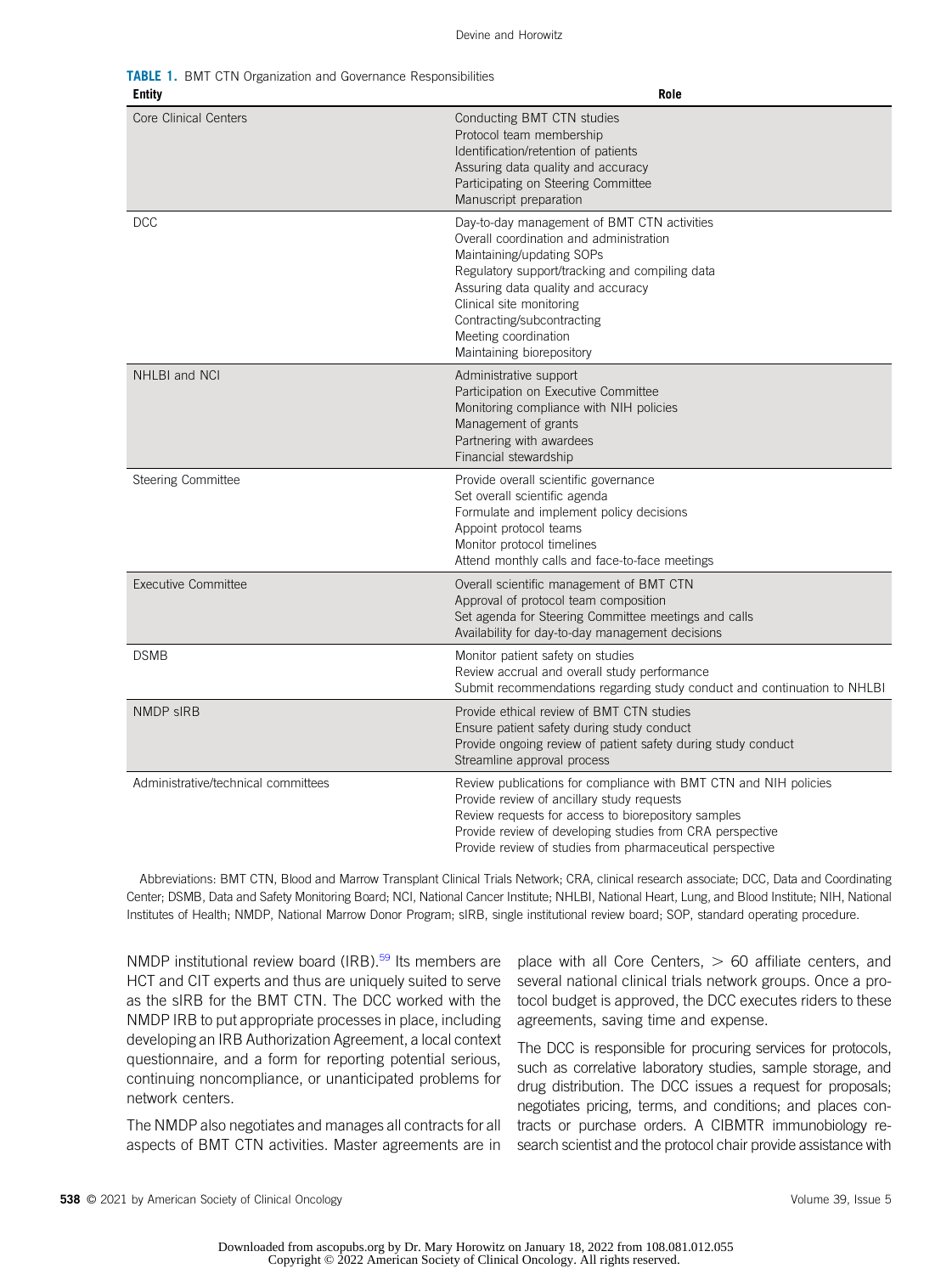identifying potential suppliers, developing the statement of work, selecting experts to review responses, and establishing review criteria. Most centrally procured supplies are competitively bid with some exceptions if correlative studies that strengthen the scientific objectives of trials require collaboration with highly specialized academic laboratories. These laboratories provide a unique combination of investigator leadership, specialized or proprietary testing methodologies, or other one-of-a kind contributions justifying a select source partnership to meet scientific objectives. However, the DCC still exerts due diligence, requesting detailed accounting of direct and indirect costs, staff qualifications, analytical methods and equipment, and quality assurance procedures and negotiating on price before a final award is made.

# Understand the Mandate of Public Funding to Ensure Equitable Access to HCT and CIT

The BMT CTN is dedicated to addressing disparities in access to HCT and CIT. The immunogenetics of HCT creates one of the starker examples of access inequality in all of medicine, because HLA barriers to successful transplantation vary by ethnic group.<sup>60</sup> The likelihood of identifying a well-matched volunteer donor for patients without an HLA-identical relative is  $> 70\%$  for Whites but as low as 20% for African Americans. Socioeconomic disparities in access to expensive CITs such as CAR-T cells also likely exist, but data are sparse.<sup>61</sup> BMT CTN's commitment to addressing disparities is reflected by the portfolio of studies conducted. Both umbilical cord blood and

| TABLE 2. BMT CTN Center Performance Rating Criteria<br>Metric                                                                                     | Rating                               | Criteria                                                                                                                                                                                                                                                    |  |
|---------------------------------------------------------------------------------------------------------------------------------------------------|--------------------------------------|-------------------------------------------------------------------------------------------------------------------------------------------------------------------------------------------------------------------------------------------------------------|--|
| Scientific and administrative activity (maximum score, 10 points)                                                                                 | Outstanding<br>$(10$ points)         | Holds Steering Committee chair, past-chair, or chair-elect<br>position or protocol team chair plus > 70% of team calls<br>participation                                                                                                                     |  |
|                                                                                                                                                   | Acceptable (5.1-9<br>points)         | % call participation $\times$ 10                                                                                                                                                                                                                            |  |
|                                                                                                                                                   | Needs improvement<br>$(0-5$ points)  | Attends $<$ 33% of protocol team calls                                                                                                                                                                                                                      |  |
| Accrual (maximum score, 60 points)                                                                                                                | Outstanding (60<br>points)           | Accrues $>$ 24 patients and meets $\geq$ 100% of projected accrual<br>or enrolls $\geq$ 48 patients                                                                                                                                                         |  |
|                                                                                                                                                   | Acceptable (40-59<br>points)         | Score = (actual/projected) $\times$ 60, then adjust for maximum<br>Centers enrolling $\geq 20$ patients can get a maximum score of<br>60; centers enrolling $<$ 20 patients can only get a maximum of<br>45 points even if meeting or exceeding projections |  |
|                                                                                                                                                   | Needs improvement<br>$(< 40$ points) | Score $<$ 40 points<br>Centers enrolling $<$ 18 patients can only get a maximum of<br>10 points even if meeting or exceeding projections                                                                                                                    |  |
| Activation and enrollment (maximum score, 10 points); metrics<br>include the following: $\geq 4$ protocols activated within                       | Outstanding (10)<br>points)          | Meets 4 of 4 metrics                                                                                                                                                                                                                                        |  |
| preceding 4 years; $\leq$ 56 days to consent preview; $\leq$ 180 days<br>to activation; $\leq$ 56 days from activation to first patient enrolled- | Acceptable (5 points)                | Meets 2-3 of 4 metrics                                                                                                                                                                                                                                      |  |
|                                                                                                                                                   | Needs improvement<br>(0 points)      | Meets $<$ 2 of 4 metrics                                                                                                                                                                                                                                    |  |
| Data quality (maximum score, 10 points): metrics include the<br>following: data audit error rate $\leq 2\%$ ; $\leq 2\%$ protocol                 | Outstanding (10)<br>points)          | Meets 4 of 4 metrics                                                                                                                                                                                                                                        |  |
| deviations; $\leq$ 5 forms $>$ 30 days past due per patient;<br>CIBMTR form compliance $\geq 90\%$                                                |                                      | Acceptable (5 points) Meets 2-3 of 4 metrics                                                                                                                                                                                                                |  |
|                                                                                                                                                   | Needs improvement<br>(0 points)      | Meets $<$ 2 of 4 metrics                                                                                                                                                                                                                                    |  |
| Laboratory compliance (maximum score, 10 points): average<br>compliance percentage for all participating protocols                                | Outstanding (10)<br>points)          | Outstanding (OS)                                                                                                                                                                                                                                            |  |
|                                                                                                                                                   | Acceptable (5.1-9.0<br>points)       | Above average (AA) $\ge$ 7.5; acceptable (AC) = 5.1-7.4                                                                                                                                                                                                     |  |
|                                                                                                                                                   | Needs Improvement<br>$(0-5$ points)  | Unacceptable (UA) = $0-2.4$ ; marginally acceptable (MA) $\geq 2.5$                                                                                                                                                                                         |  |
| Overall assessment (maximum score, 100 points)                                                                                                    | Outstanding                          | $\geq 90$ points                                                                                                                                                                                                                                            |  |
|                                                                                                                                                   | Acceptable                           | 60-90 points                                                                                                                                                                                                                                                |  |
|                                                                                                                                                   | Needs improvement                    | $<$ 60 points (center required to submit action plan)                                                                                                                                                                                                       |  |

Abbreviations: BMT CTN, Blood and Marrow Transplant Clinical Trials Network; CIBMTR, Center for International Blood and Marrow Transplant Research.

Journal of Clinical Oncology 539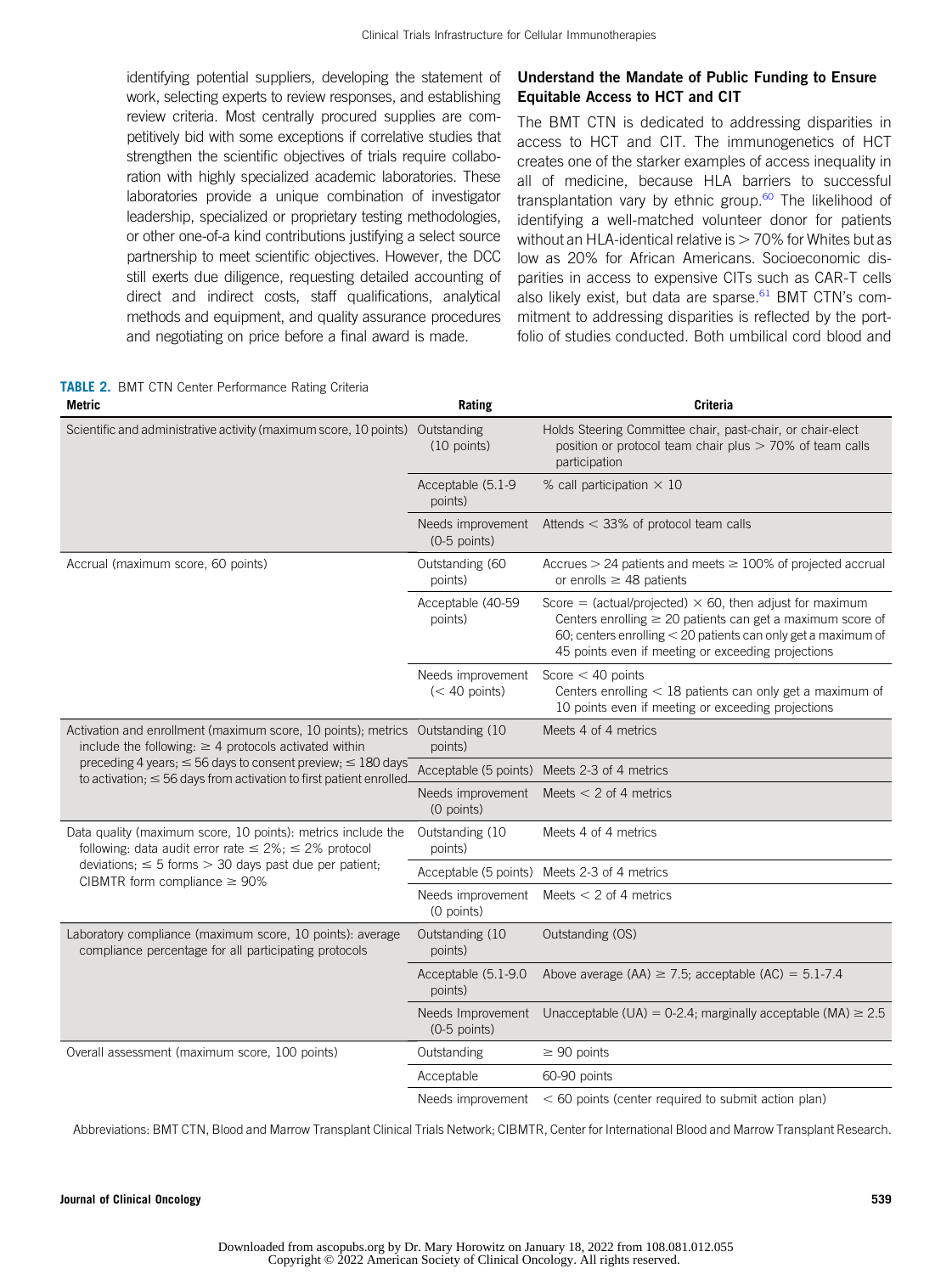haploidentical transplantations provide opportunity to bridge this access gap, and recognizing this, the network designed two successful parallel phase II studies in 2006 to explore both approaches. $14$  These led to the development of a randomized phase III study comparing both graft sources (ClinicalTrials.gov identifier: NCT01597778). Of note, 28% of participants were ethnic minorities, an unprecedented rate for an HCT study. Among all patients receiving allotransplantations on BMT CTN trials in 2016- 2019, 12% were African American compared with 8% among all US allotransplantations reported to CIBMTR.

#### Measure Participating Center Quality

The DCC has developed a series of metrics that are simple and meaningful for quantifying center performance on an annual basis and generates reports that are reviewed by each center, the DCC, and NIH leadership (Table 2). Centers are rated each year as "outstanding," "meets requirements," or "needs improvement." The focus is on center and, therefore, network improvement. Like any evaluative process that compares one to the norm, there are some contentious issues, but overall, centers treat these evaluations seriously and generally correct deficiencies over time.

# Seek Academic and Industry Partnerships That Benefit Patients

During the first 10 years of the BMT CTN (2001-2011), opportunities for collaborations with industry were limited. However, some studies fully funded by the NIH would not have been possible without in-kind contributions from pharma.<sup>30</sup> It was not until 2015, after establishing a strong clinical research infrastructure with a proven track record, that opportunities for co-development with industry were actively sought. The BMT CTN EC realized that such partnerships would allow the network to address more unmet patient needs and, simultaneously, that interest in HCT and CIT among the private sector was increasing. The BMT CTN is now actively conducting four FDA registration trials under IND, with several others under development or consideration. The proportion of network funding obtained through corporate sponsorship has increased substantially since 2016 (Fig 3).

The unique composition of the DCC, with two missiondriven nonprofit organizations focused on HCT and CIT (CIBMTR and NMDP) and a for-profit CRO (Emmes Company) with HCT experience, presents exciting opportunities for industry engagement. The CIBMTR maintains strong ties to national and international academic leaders in HCT and CIT based on its longstanding reputation for research leadership and is well suited to act as a convener of experts in HCT and CIT. The BMT CTN DCC is able to facilitate the merger of academic leadership and oversight into small and large industry-sponsored trials. Other academic organizations have forged similar relationships.<sup>62-64</sup> Typically, an industry sponsor developing a product hires a CRO to help execute clinical development for regulatory



FIG 3. Blood and Marrow Transplant Clinical Trials Network (BMT CTN) revenue by year. The graph depicts the growth in industry support for BMT CTN studies from 2012 to 2019. FY, fiscal year; NHLBI, National Heart, Lung, and Blood Institute.

approval through a series of necessary trial phases. Academic experts are separately brought in to provide consultation, scientific oversight, and safety monitoring, as well as interpretation of trial results. However, the trial process (study design, data analyses, interpretation, and reporting of results) rests mainly with the industry sponsor and CRO. The BMT CTN presents a unique opportunity for combining the benefits of an academic research organization (ARO) with the range of services provided by a traditional CRO. This ARO-CRO model provides greater opportunity for academic leadership and oversight throughout the product and clinical trial development process, enhancing scientific integrity and offering the sponsor firsthand knowledge of relevant study end points, eligibility requirements, and statistical expertise. Such capabilities may not be readily available to the sponsor or stand-alone CRO, particularly in a complex environment such as HCT or CIT. The ARO (CIBMTR/NMDP/SC/protocol team) provides academic expertise and oversight, together with NIH leadership, and leverages the infrastructure of a well-established global CRO (Emmes), providing a full range of services frequently lacking in organizations relying heavily on NIH or other foundation support for their infrastructure.

Another unique aspect is access to the CIBMTR and CIDR HCT and CIT databases and the value of having information on almost all US transplantations and a growing number of other CITs, as described earlier. This greatly facilitates accurate estimates of accrual, can pinpoint patient volume at potential participating sites, and provides critical estimates of rates or incidence of relevant clinical outcomes. This allows a statistical design based on accurate, contemporary real-world data rather than published results in patients who may have been treated up to 10 years earlier. Furthermore, the existing master agreements with most US centers can greatly facilitate the activation process for industry trials. Recognition of these resources has accelerated the growth of collaborations with an increasing array of industry partners over the past 5 years.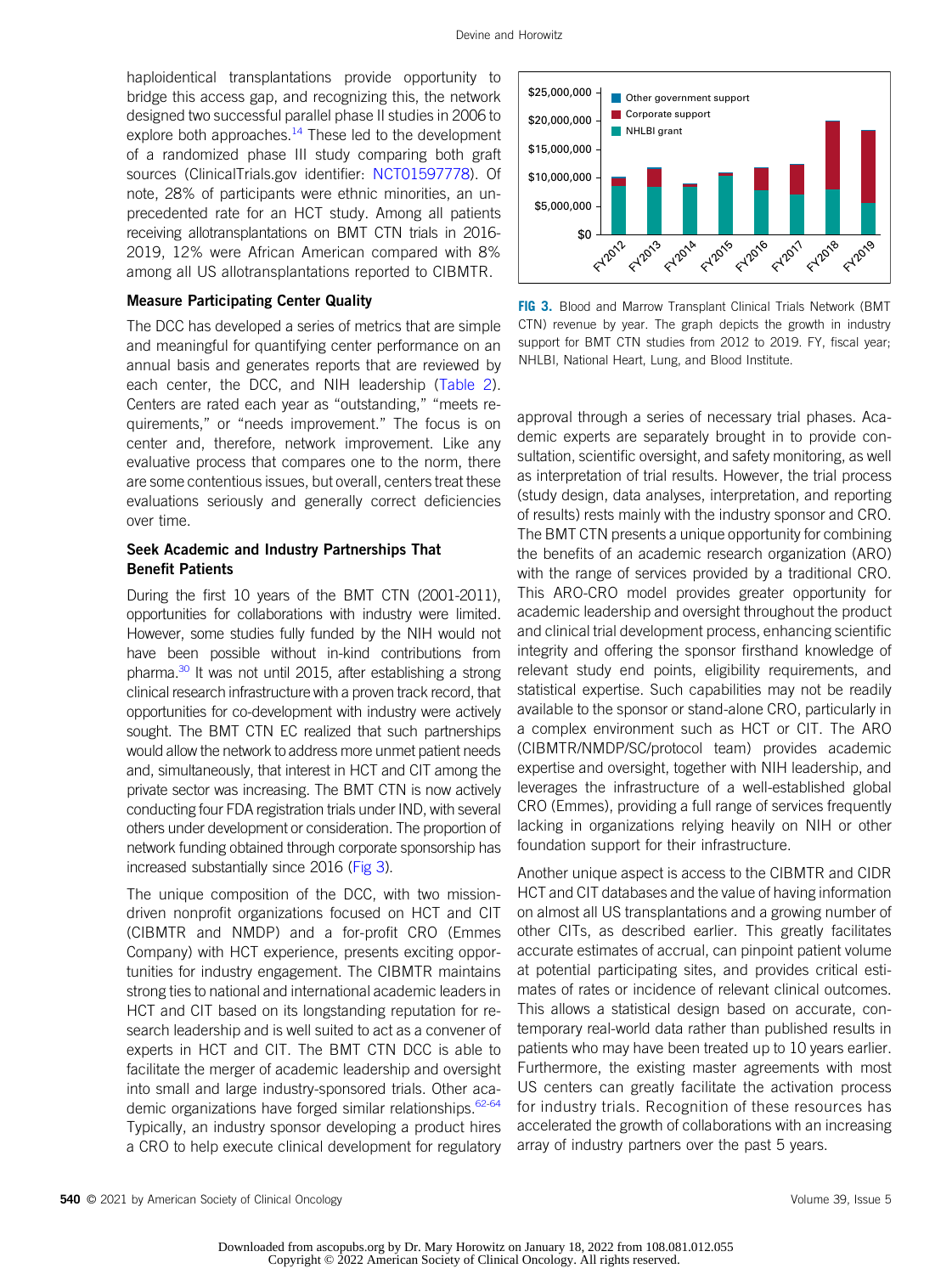# Create Opportunities for the Next Generation of HCT and CIT Investigators

The BMT CTN is committed to actively generating opportunities for the career development of junior investigators and does this in a variety of ways. First, all face-to-face meetings or conference calls of the SC are open access; anyone interested is invited to join. Second, involvement in network support committees (Table 1) is open to all through a nomination process (including self-nomination). Third, the nominating process for protocol team membership encourages PIs to nominate junior investigators, and a strong effort is made to have junior investigators compose at least 50% of the protocol team and, often, fill one of the study chair positions. This process has been effective because now 75% of all protocol members are below the level of full professor.

### Sharing Data and Biospecimens With the Public

Because of space constraints, we cannot describe these processes in detail, but BMT CTN data and biospecimen sharing policies and procedures can be found on the BMT CTN Web site<sup>65</sup> and the NIH Web site.<sup>66</sup>

# HOW DOES THE NETWORK DEVELOP ITS RESEARCH PRIORITIES?

### Reviewing the State of the Science

The BMT CTN SC sets the scientific agenda for the network and serves as a forum for presentation of all clinical trial concepts. Although new concepts can be presented at any time in the life cycle of a funding period, the process of setting the agenda begins at the renewal of the grant cycle (typically every 5-7 years). One key element of the longterm success of the BMT CTN is the incorporation of a State of the Science Symposium (SOSS) every 6-7 years.<sup>67,68</sup> The SOSS brings together subject matter experts in 10-12 key areas of relevance to HCT and CT. Each category has a committee, for which a chair and a DCC liaison is assigned by the EC. The chair and liaison then solicit nominations from the SC PIs for eight to 12 additional committee members. If certain expertise is required outside of the list of nominees, the chair can nominate outside individuals. Each committee is charged with surveying the current and near future landscape of the science and then generating two to four trial concepts they believe hold the greatest scientific rationale and potential for progress. After holding three to four meetings, the committee chairs write a report outlining the committee's deliberations and recommendations. This report is reviewed by at least two subject matter experts external to the network, often from countries outside of the United States, to formally provide feedback and critique. All stakeholders come together for a 2-day in-person meeting to hear the committee presentations. A planning committee comprising SOSS committee chairs, NIH representatives, and external reviewers prioritizes the trial concepts. Three SOSSs have been held

(in 2001, 2007, and 2014). Although the proceedings of the initial symposium in 2001 (which preceded establishment of the network) were not published, the BMT CTN completed nine of its recommended studies. The 2014 SOSS was the largest to date, with 13 committees including 112 committee members, 20 external reviewers, and  $>$  300 attendees at the open forum.<sup>67</sup> Ultimately, 12 concepts were prioritized, resulting in the development of six clinical trials. The next SOSS is planned for February 2021 (Table 3).

# How Will the Network Need to Evolve for the Future?

The 2021 SOSS will provide an opportunity to generate a vision for the future scientific agenda of the BMT CTN. In the meantime, we will need to continuously evaluate and update our processes. The COVID-19 pandemic forced us to reflect on some of our potential vulnerabilities and to consider how we can leverage available technologies to crisis-proof our process. We have had to use remote site monitoring at sites that permit access, although permission is highly variable. We are considering whether to include requests for remote monitoring on all of our future agreements with sites, although executing these will be challenging. Remote visits are possible through telehealth technology and are likely here to stay.<sup>69,70</sup> We need to incorporate this technology into future trials. We must consider how we can further develop means of capturing data from sources such as the electronic medical record in an automated fashion, easing the burden imposed of manual data entry and its inherent limitations. The NMDP and MCW are actively funding a CIBMTR initiative called Data Transformation that seeks to reduce the reporting burden on centers and develop prototypes for electronic

|  |  |  |  |  |  |  |  |  | <b>TABLE 3.</b> BMT CTN State of the Science Committees |
|--|--|--|--|--|--|--|--|--|---------------------------------------------------------|
|--|--|--|--|--|--|--|--|--|---------------------------------------------------------|

| <b>Committee</b>                   | Chair                 | <b>DCC Liaison</b>  |
|------------------------------------|-----------------------|---------------------|
| Clinical Trial Design              | Eric Leifer           | Brent Logan         |
| Comorbidity and RRT                | Richard Maziarz       | Ed Stadtmauer       |
| <b>GVHD</b>                        | John Levine           | Richard Jones       |
| Hemoglobinopathies                 | Mark Walters          | Helen Heslop        |
| Infection/Immune<br>Reconstitution | Marcie Riches         | Marcie Riches       |
| Late Effects/QOL/Economics         | <b>Betty Hamilton</b> | <b>Bronwen Shaw</b> |
| Lymphoid Malignancies              | Frederick Locke       | Mehdi<br>Hamadani   |
| Myeloid Malignancies               | Yi-Bin Chen           | Steven Devine       |
| Nonmalignant Disorders             | Amy DeZern            | Mary Eapen          |
| Optimal Donor/Graft Source         | Karen Ballen          | Mary Horowitz       |
| Pediatric Malignancies             | Leslie Kean           | Rachel Phelan       |
| Plasma Cell Disorders              | Parameswaran<br>Hari  | Marcelo<br>Pasquini |

Abbreviations: BMT CTN, Blood and Marrow Transplant Clinical Trials Network; DCC, Data and Coordinating Center; GVHD, graftversus-host disease; QOL, quality of life; RRT, regimen-related toxicity.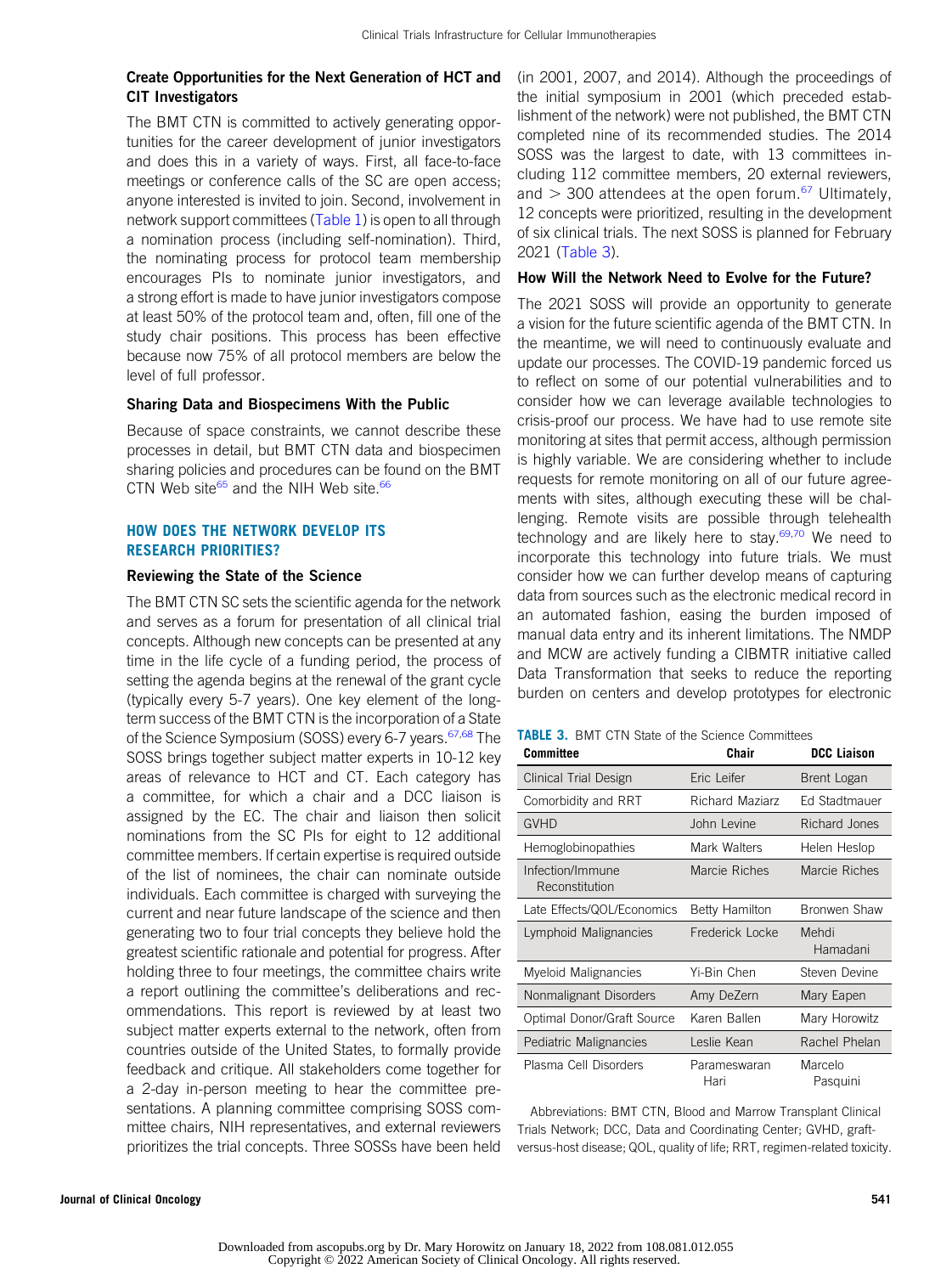data transfer.<sup>71</sup> We are also actively involved in electronic capture of patient-reported outcomes (PROs), and although outside the scope of this review, we have several initiatives to increase the collection of PROs and incorporate them into standard follow-up procedures.<sup>72,73</sup> The system is now used in four active BMT CTN studies. Leveraging remote tracking software and patient-wearable devices and accessing smartphones to collect and generate data from study participants will have to be considered and will present unique challenges and opportunities. As we generate more data and access new data sources, we will need stronger relationships with bioinformatics colleagues to take advantage of available artificial intelligence and machine learning platforms to analyze the data we generate. $74$  Finally, we are pursuing means to collect biospecimens from patients remote from the treating site and performing some tests and evaluations in and delivering drugs to patients' homes or other remote sites, reducing the inconvenience and risk of travel back to the HCT/CIT center while maintaining protocol compliance.<sup>75</sup> Building on the tradition of using real-world data to plan, execute, and complement clinical trials in HCT, the CIDR

#### AFFILIATIONS

<sup>1</sup>National Marrow Donor Program/Be The Match, Minneapolis, MN <sup>2</sup> Center for International Blood and Marrow Transplant Research, Minneapolis, MN

<sup>3</sup> Center for International Blood and Marrow Transplant Research, Department of Medicine, Medical College of Wisconsin, WI 4 Division of Hematology-Oncology, Department of Medicine, Medical College of Wisconsin, WI

#### CORRESPONDING AUTHOR

Steven M. Devine, MD, National Marrow Donor Program/Be The Match, 500 N 5th St, Minneapolis, MN 55401; Twitter: @BeTheMatch; e-mail: sdevine2@nmdp.org.

#### **SUPPORT**

Supported by Grant No. U24HL138660 from the National Heart, Lung, and Blood Institute and the National Cancer Institute; Grants No.

will provide this opportunity to assist in planning, executing, and understanding CIT trials as well as a practical and consistent infrastructure for long-term follow-up of patients receiving gene-modified CIT products.

Now in its 19th year of existence, the BMT CTN has met the challenge of providing an effective infrastructure for the development and conduct of complex multicenter HCT and CIT studies, engaging a growing variety of stakeholders along the way but never forgetting we exist to improve the lives of the patients we serve. We have become more efficient and focused and believe the network is now poised to expand its horizons to study a rapidly increasing portfolio of cell and gene therapies that target diseases encompassed within the mission of the NHLBI and NCI and would be difficult to study outside of a well-established infrastructure.5,23,29,37,38,42,43,45,52,76-85 Continued public funding will enable us to expand our collaborations with the academic community and private sector and allow us to leverage the infrastructure we have created to further advance progress in the treatment of patients with serious malignant and nonmalignant conditions.

U24CA076518 and U24CA233032 from the National Cancer Institute; and Contracts No. HHSH250201700006C and HHSH250201700007C with the Health Resources and Services Administration.

## AUTHORS' DISCLOSURES OF POTENTIAL CONFLICTS OF INTEREST

Disclosures provided by the authors are available with this article at DOI https://doi.org/10.1200/JCO.20.01623.

#### AUTHOR CONTRIBUTIONS

Conception and design: All authors Collection and assembly of data: All authors Data analysis and interpretation: All authors Manuscript writing: All authors Final approval of manuscript: All authors Accountable for all aspects of the work: All authors

#### **REFERENCES**

- 1. Markham MJ, Wachter K, Agarwal N, et al: Clinical cancer advances 2020: Annual report on progress against cancer from the American Society of Clinical Oncology. J Clin Oncol 38:1081, 2020
- 2. Siegel RL, Miller KD, Jemal A: Cancer statistics, 2020. CA Cancer J Clin 70:7-30, 2020
- 3. Weiden PL, Flournoy N, Thomas ED, et al: Antileukemic effect of graft-versus-host disease in human recipients of allogeneic-marrow grafts. N Engl J Med 300: 1068-1073, 1979
- 4. Stenger EO, Shenoy S, Krishnamurti L: How I treat sickle cell disease with hematopoietic cell transplantation. Blood 134:2249-2260, 2019
- 5. Georges GE, Storb R: Hematopoietic stem cell transplantation for acquired aplastic anemia. Curr Opin Hematol 23:495-500, 2016
- 6. Allen CE, Marsh R, Dawson P, et al: Reduced-intensity conditioning for hematopoietic cell transplant for HLH and primary immune deficiencies. Blood 132: 1438-1451, 2018
- 7. Alousi AM, Weisdorf DJ, Logan BR, et al: Etanercept, mycophenolate, denileukin, or pentostatin plus corticosteroids for acute graft-versus-host disease: A randomized phase 2 trial from the Blood and Marrow Transplant Clinical Trials Network. Blood 114:511-517, 2009
- 8. Alvarnas JC, Le Rademacher J, Wang Y, et al: Autologous hematopoietic cell transplantation for HIV-related lymphoma: Results of the BMT CTN 0803/AMC 071 trial. Blood 128:1050-1058, 2016
- 9. Ambinder RF, Wu J, Logan B, et al: Allogeneic hematopoietic cell transplant for HIV patients with hematologic malignancies: The BMT CTN-0903/AMC-080 trial. Biol Blood Marrow Transplant 25:2160-2166, 2019
- 10. Anasetti C, Logan BR, Lee SJ, et al: Peripheral-blood stem cells versus bone marrow from unrelated donors. N Engl J Med 367:1487-1496, 2012

542 © 2021 by American Society of Clinical Oncology Volume 39, Issue 5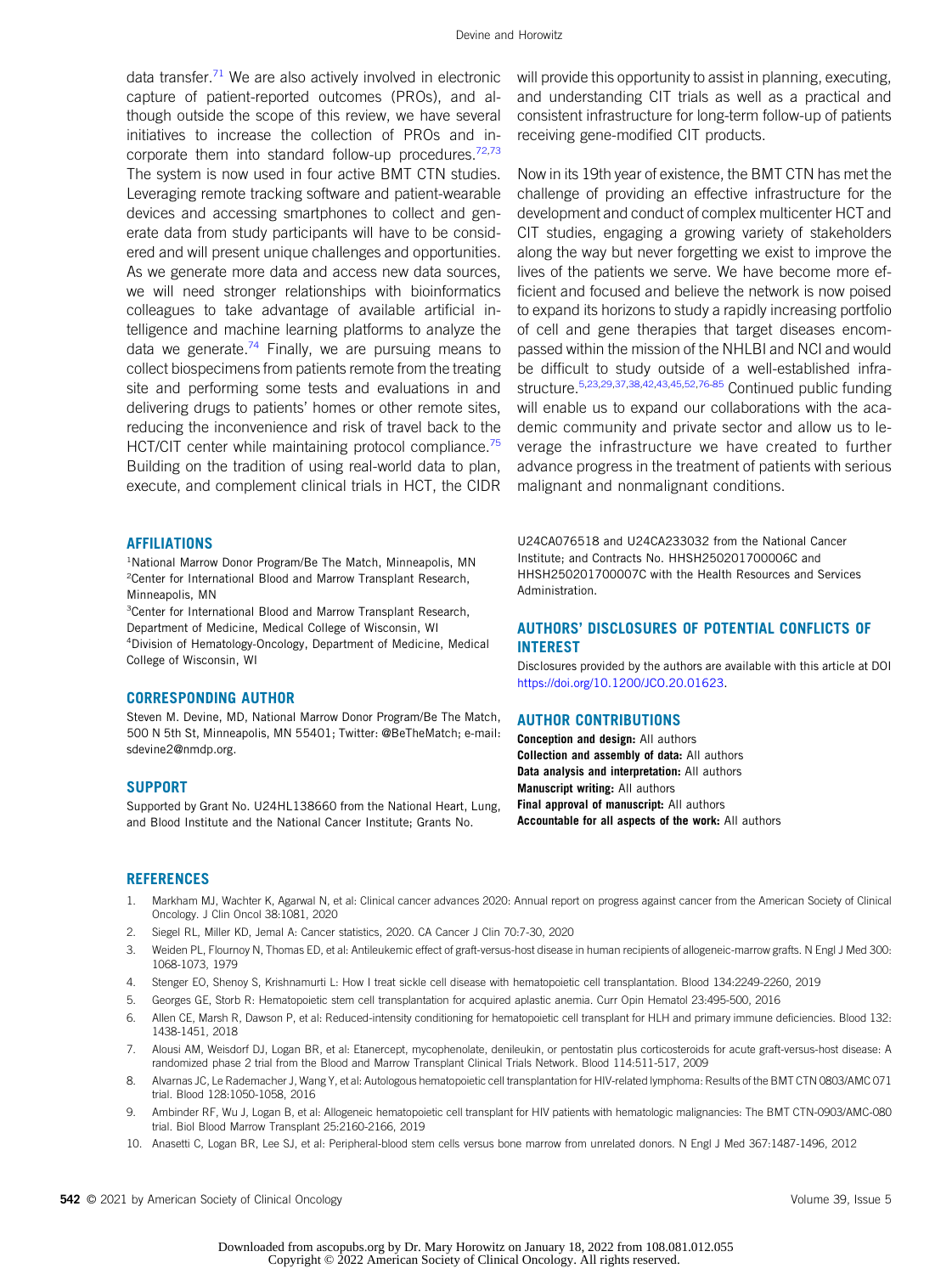- 11. Anderlini P, Wu J, Gersten I, et al: Cyclophosphamide conditioning in patients with severe aplastic anaemia given unrelated marrow transplantation: A phase 1-2 dose de-escalation study. Lancet Haematol 2:e367-e375, 2015
- 12. Bolaños-Meade J, Logan BR, Alousi AM, et al: Phase 3 clinical trial of steroids/mycophenolate mofetil vs steroids/placebo as therapy for acute GVHD: BMT CTN 0802. Blood 124:3221-3227, 2014
- 13. Bolaños-Meade J, Reshef R, Fraser R, et al: Three prophylaxis regimens (tacrolimus, mycophenolate mofetil, and cyclophosphamide; tacrolimus, methotrexate, and bortezomib; or tacrolimus, methotrexate, and maraviroc) versus tacrolimus and methotrexate for prevention of graft-versus-host disease with haemopoietic cell transplantation with reduced-intensity conditioning: A randomised phase 2 trial with a non-randomised contemporaneous control group (BMT CTN 1203). Lancet Haematol 6:e132-e143, 2019
- 14. Brunstein CG, Fuchs EJ, Carter SL, et al: Alternative donor transplantation after reduced intensity conditioning: Results of parallel phase 2 trials using partially HLA-mismatched related bone marrow or unrelated double umbilical cord blood grafts. Blood 118:282-288, 2011
- 15. Carpenter PA, Logan BR, Lee SJ, et al: A phase II/III randomized, multicenter trial of prednisone/sirolimus versus prednisone/sirolimus/calcineurin inhibitor for the treatment of chronic graft-versus-host disease: BMT CTN 0801. Haematologica 103:1915-1924, 2018
- 16. Cutler C, Logan B, Nakamura R, et al: Tacrolimus/sirolimus vs tacrolimus/methotrexate as GVHD prophylaxis after matched, related donor allogeneic HCT. Blood 124:1372-1377, 2014
- 17. Devine SM, Carter S, Soiffer RJ, et al: Low risk of chronic graft-versus-host disease and relapse associated with T cell-depleted peripheral blood stem cell transplantation for acute myelogenous leukemia in first remission: Results of the Blood and Marrow Transplant Clinical Trials Network protocol 0303. Biol Blood Marrow Transplant 17:1343-1351, 2011
- 18. Devine SM, Owzar K, Blum W, et al: Phase II study of allogeneic transplantation for older patients with acute myeloid leukemia in first complete remission using a reduced-intensity conditioning regimen: Results from Cancer and Leukemia Group B 100103 (Alliance for Clinical Trials in Oncology)/Blood and Marrow Transplant Clinical Trial Network 0502. J Clin Oncol 33:4167-4175, 2015
- 19. Jacobsen PB, Le-Rademacher J, Jim H, et al: Exercise and stress management training prior to hematopoietic cell transplantation: Blood and Marrow Transplant Clinical Trials Network (BMT CTN) 0902. Biol Blood Marrow Transplant 20:1530-1536, 2014
- 20. Krishnan A, Pasquini MC, Logan B, et al: Autologous haemopoietic stem-cell transplantation followed by allogeneic or autologous haemopoietic stem-cell transplantation in patients with multiple myeloma (BMT CTN 0102): A phase 3 biological assignment trial. Lancet Oncol 12:1195-1203, 2011
- 21. Laport GG, Wu J, Logan B, et al: Reduced-intensity conditioning with fludarabine, cyclophosphamide, and high-dose rituximab for allogeneic hematopoietic cell transplantation for follicular lymphoma: A phase two multicenter trial from the Blood and Marrow Transplant Clinical Trials Network. Biol Blood Marrow Transplant 22:1440-1448, 2016
- 22. McCarthy PL, Owzar K, Hofmeister CC, et al: Lenalidomide after stem-cell transplantation for multiple myeloma. N Engl J Med 366:1770-1781, 2012
- 23. Pidala J, Hamadani M, Dawson P, et al: Randomized multicenter trial of sirolimus vs prednisone as initial therapy for standard-risk acute GVHD: The BMT CTN 1501 trial. Blood 135:97-107, 2020
- 24. Ravandi F, Othus M, O'Brien SM, et al: US intergroup study of chemotherapy plus dasatinib and allogeneic stem cell transplant in Philadelphia chromosome positive ALL. Blood Adv 1:250-259, 2016
- 25. Scott BL, Pasquini MC, Logan BR, et al: Myeloablative versus reduced-intensity hematopoietic cell transplantation for acute myeloid leukemia and myelodysplastic syndromes. J Clin Oncol 35:1154-1161, 2017
- 26. Shenoy S, Eapen M, Panepinto JA, et al: A trial of unrelated donor marrow transplantation for children with severe sickle cell disease. Blood 128:2561-2567, 2016
- 27. Smith EP, Li H, Friedberg JW, et al: Tandem autologous hematopoietic cell transplantation for patients with primary progressive or recurrent Hodgkin lymphoma: A SWOG and Blood and Marrow Transplant Clinical Trials Network phase II trial (SWOG S0410/BMT CTN 0703). Biol Blood Marrow Transplant 24: 700-707, 2018
- 28. Spellecy R, Tarima S, Denzen E, et al: Easy-to-read informed consent form for hematopoietic cell transplantation clinical trials: Results from the Blood and Marrow Transplant Clinical Trials Network 1205 study. Biol Blood Marrow Transplant 24:2145-2151, 2018
- 29. Stadtmauer EA, Pasquini MC, Blackwell B, et al: Autologous transplantation, consolidation, and maintenance therapy in multiple myeloma: Results of the BMT CTN 0702 trial. J Clin Oncol 37:589-597, 2019
- 30. Steering Committee of the Blood and Marrow Transplant Clinical Trials Network: The Blood and Marrow Transplant Clinical Trials Network: An effective infrastructure for addressing important issues in hematopoietic cell transplantation. Biol Blood Marrow Transplant 22:1747-1757, 2016
- 31. Tomblyn MR, Ewell M, Bredeson C, et al: Autologous versus reduced-intensity allogeneic hematopoietic cell transplantation for patients with chemosensitive follicular non-Hodgkin lymphoma beyond first complete response or first partial response. Biol Blood Marrow Transplant 17:1051-1057, 2011
- 32. Vose JM, Carter S, Burns LJ, et al: Phase III randomized study of rituximab/carmustine, etoposide, cytarabine, and melphalan (BEAM) compared with iodine-131 tositumomab/BEAM with autologous hematopoietic cell transplantation for relapsed diffuse large B-cell lymphoma: Results from the BMT CTN 0401 trial. J Clin Oncol 31:1662-1668, 2013
- 33. Wagner JE Jr, Eapen M, Carter S, et al: One-unit versus two-unit cord-blood transplantation for hematologic cancers. N Engl J Med 371:1685-1694, 2014
- 34. Wingard JR, Carter SL, Walsh TJ, et al: Randomized, double-blind trial of fluconazole versus voriconazole for prevention of invasive fungal infection after allogeneic hematopoietic cell transplantation. Blood 116:5111-5118, 2010
- 35. Yanik GA, Horowitz MM, Weisdorf DJ, et al: Randomized, double-blind, placebo-controlled trial of soluble tumor necrosis factor receptor: Enbrel (etanercept) for the treatment of idiopathic pneumonia syndrome after allogeneic stem cell transplantation: Blood and Marrow Transplant Clinical Trials Network protocol. Biol Blood Marrow Transplant 20:858-864, 2014
- 36. Blood and Marrow Transplant Clinical Trials Network: BMT CTN 2020 progress report. https://web.emmes.com/study/bmt2/public/Progress%20report/2020% 20BMT%20CTN%20Progress%20Report%20Public%20Version.pdf
- 37. Weber EW, Maus MV, Mackall CL: The emerging landscape of immune cell therapies. Cell 181:46-62, 2020
- 38. Locke FL, Go WY, Neelapu SS: Development and use of the anti-CD19 chimeric antigen receptor T-cell therapy axicabtagene ciloleucel in large B-cell lymphoma: A review. JAMA Oncol 6:281-290, 2020
- 39. Yamamoto TN, Kishton RJ, Restifo NP: Developing neoantigen-targeted T cell-based treatments for solid tumors. Nat Med 25:1488-1499, 2019
- 40. Schultz L, Mackall C: Driving CAR T cell translation forward. Sci Transl Med 11:eaaw2127, 2019
- 41. Riley RS, June CH, Langer R, et al: Delivery technologies for cancer immunotherapy. Nat Rev Drug Discov 18:175-196, 2019
- 42. Majzner RG, Mackall CL: Clinical lessons learned from the first leg of the CAR T cell journey. Nat Med 25:1341-1355, 2019
- 43. Brown CE, Mackall CL: CAR T cell therapy: Inroads to response and resistance. Nat Rev Immunol 19:73-74, 2019
- 44. Bailey SR, Maus MV: Gene editing for immune cell therapies. Nat Biotechnol 37:1425-1434, 2019
- 45. Salter AI, Pont MJ, Riddell SR: Chimeric antigen receptor-modified T cells: CD19 and the road beyond. Blood 131:2621-2629, 2018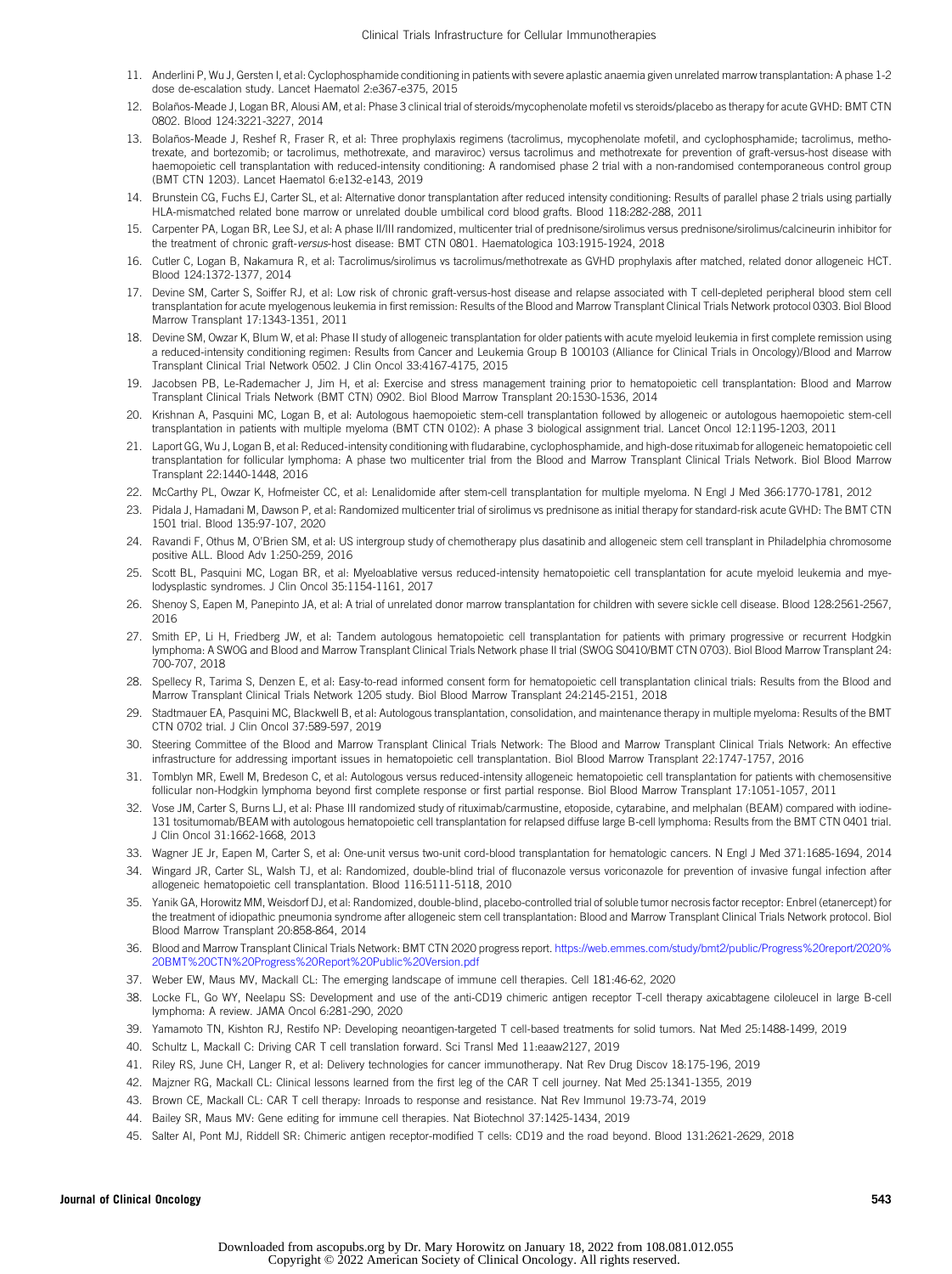- 46. Neelapu SS, Tummala S, Kebriaei P, et al: Chimeric antigen receptor T-cell therapy: Assessment and management of toxicities. Nat Rev Clin Oncol 15:47-62, 2018
- 47. June CH, Sadelain M: Chimeric antigen receptor therapy. N Engl J Med 379:64-73, 2018
- 48. Blumenthal GM, Pazdur R: Approvals in 2017: Gene therapies and site-agnostic indications. Nat Rev Clin Oncol 15:127-128, 2018
- 49. Ciurea SO, Schafer JR, Bassett R, et al: Phase 1 clinical trial using mbIL21 ex vivo-expanded donor-derived NK cells after haploidentical transplantation. Blood 130:1857-1868, 2017
- 50. Neelapu SS, Locke FL, Bartlett NL, et al: Axicabtagene ciloleucel CAR T-cell therapy in refractory large B-cell lymphoma. N Engl J Med 377:2531-2544, 2017
- 51. Pal SK, Miller MJ, Agarwal N, et al: Clinical Cancer Advances 2019: Annual report on progress against cancer from the American Society of Clinical Oncology. J Clin Oncol 37:834-849, 2019
- 52. Schuster SJ, Bishop MR, Tam CS, et al: Tisagenlecleucel in adult relapsed or refractory diffuse large B-cell lymphoma. N Engl J Med 380:45-56, 2019
- 53. D'Souza A, Fretham C, Lee SJ, et al: Current use of and trends in hematopoietic cell transplantation in the United States. Biol Blood Marrow Transplant 26: e177-e182, 2020
- 54. Seruga B, Ocana A, Amir E, et al: Failures in phase III: Causes and consequences. Clin Cancer Res 21:4552-4560, 2015
- 55. Lee SJC, Murphy CC, Geiger AM, et al: Conceptual model for accrual to cancer clinical trials. J Clin Oncol 37:1993-1996, 2019
- 56. Center for International Blood and Marrow Transplant Research: Cellular Immunotherapy Data Resource (CIDR) shares knowledge. https://www.cibmtr.org/ About/WhatWeDo/CIDR
- 57. Aelion CM, Airhihenbuwa CO, Alemagno S, et al: The US Cancer Moonshot initiative. Lancet Oncol 17:e178-e180, 2016
- 58. Center for International Blood and Marrow Transplant Research: COVID-19 updates. https://www.cibmtr.org/Covid19/Pages/default.aspx
- 59. National Marrow Donor Program: Institutional Review Board Human Research Protection Program. https://network.bethematchclinical.org/research/ institutional-review-board/
- 60. Gragert L, Eapen M, Williams E, et al: HLA match likelihoods for hematopoietic stem-cell grafts in the US registry. N Engl J Med 371:339-348, 2014
- 61. Fu S, Rybicki L, Abounader D, et al: Association of socioeconomic status with long-term outcomes in 1-year survivors of allogeneic hematopoietic cell transplantation. Bone Marrow Transplant 50:1326-1330, 2015
- 62. Goldenberg NA, Spyropoulos AC, Halperin JL, et al: Improving academic leadership and oversight in large industry-sponsored clinical trials: The ARO-CRO model. Blood 117:2089-2092, 2011
- 63. Rasmussen K, Bero L, Redberg R, et al: Collaboration between academics and industry in clinical trials: Cross sectional study of publications and survey of lead academic authors. BMJ 363:k3654, 2018
- 64. Snyder DC, Brouwer RN, Ennis CL, et al: Retooling institutional support infrastructure for clinical research. Contemp Clin Trials 48:139-145, 2016
- 65. Blood and Marrow Transplant Clinical Trials Network: BMT CTN research samples collections. https://web.emmes.com/study/bmt2/Researchsample.html
- 66. National Institutes of Health: NIH data sharing policy. https://grants.nih.gov/grants/policy/data\_sharing/
- 67. Appelbaum FR, Anasetti C, Antin JH, et al: Blood and Marrow Transplant Clinical Trials Network State of the Science Symposium 2014. Biol Blood Marrow Transplant 21:202-224, 2015
- 68. Ferrara JL, Anasetti C, Stadtmauer E, et al: Blood and Marrow Transplant Clinical Trials Network State of the Science Symposium 2007. Biol Blood Marrow Transplant 13:1268-1285, 2007
- 69. Dorsey ER, Topol EJ: Telemedicine 2020 and the next decade. Lancet 395:859, 2020
- 70. Hollander JE, Carr BG: Virtually perfect? Telemedicine for Covid-19. N Engl J Med 382:1679-1681, 2020
- 71. Center for International Blood and Marrow Transplant Research: CIBMTR Data Transformation. https://www.cibmtr.org/DataManagement/DataTransformation/ Pages/default.asp;
- 72. Shaw BE, Brazauskas R, Millard HR, et al: Centralized patient-reported outcome data collection in transplantation is feasible and clinically meaningful. Cancer 123:4687-4700, 2017
- 73. Shaw BE, Syrjala KL, Onstad LE, et al: PROMIS measures can be used to assess symptoms and function in long-term hematopoietic cell transplantation survivors. Cancer 124:841-849, 2018
- 74. Topol EJ: High-performance medicine: The convergence of human and artificial intelligence. Nat Med 25:44-56, 2019
- 75. Waterhouse DM, Harvey RD, Hurley P, et al: Early impact of COVID-19 on the conduct of oncology clinical trials and long-term opportunities for transformation: Findings from an American Society of Clinical Oncology survey. JCO Oncol Pract 16:417-421, 2020
- 76. Feucht J, Sun J, Eyquem J, et al: Calibration of CAR activation potential directs alternative T cell fates and therapeutic potency. Nat Med 25:82-88, 2019
- 77. Geyer MB, Rivière I, Sénéchal B, et al: Safety and tolerability of conditioning chemotherapy followed by CD19-targeted CAR T cells for relapsed/refractory CLL. JCI Insight 5:e122627, 2019
- 78. Shadman M, Gauthier J, Hay KA, et al: Safety of allogeneic hematopoietic cell transplant in adults after CD19-targeted CAR T-cell therapy. Blood Adv 3: 3062-3069, 2019
- 79. Stadtmauer EA, Faitg TH, Lowther DE, et al: Long-term safety and activity of NY-ESO-1 SPEAR T cells after autologous stem cell transplant for myeloma. Blood Adv 3:2022-2034, 2019
- 80. Tully S, Feng Z, Grindrod K, et al: Impact of increasing wait times on overall mortality of chimeric antigen receptor T-cell therapy in large B-cell lymphoma: A discrete event simulation model. JCO Clin Cancer Inform 3:1-9, 2019
- 81. Brudno JN, Lam N, Vanasse D, et al: Safety and feasibility of anti-CD19 CAR T cells with fully human binding domains in patients with B-cell lymphoma. Nat Med 26:270-280, 2020
- 82. Depil S, Duchateau P, Grupp SA, et al: 'Off-the-shelf' allogeneic CAR T cells: Development and challenges. Nat Rev Drug Discov 19:185-199, 2020
- 83. Liu E, Marin D, Banerjee P, et al: Use of CAR-transduced natural killer cells in CD19-positive lymphoid tumors. N Engl J Med 382:545-553, 2020
- 84. Wang M, Munoz J, Goy A, et al: KTE-X19 CAR T-cell therapy in relapsed or refractory mantle-cell lymphoma. N Engl J Med 382:1331-1342, 2020
- 85. Wang N, Hu X, Cao W, et al: Efficacy and safety of CAR19/22 T-cell cocktail therapy in patients with refractory/relapsed B-cell malignancies. Blood 135: 17-27, 2020

nn - 1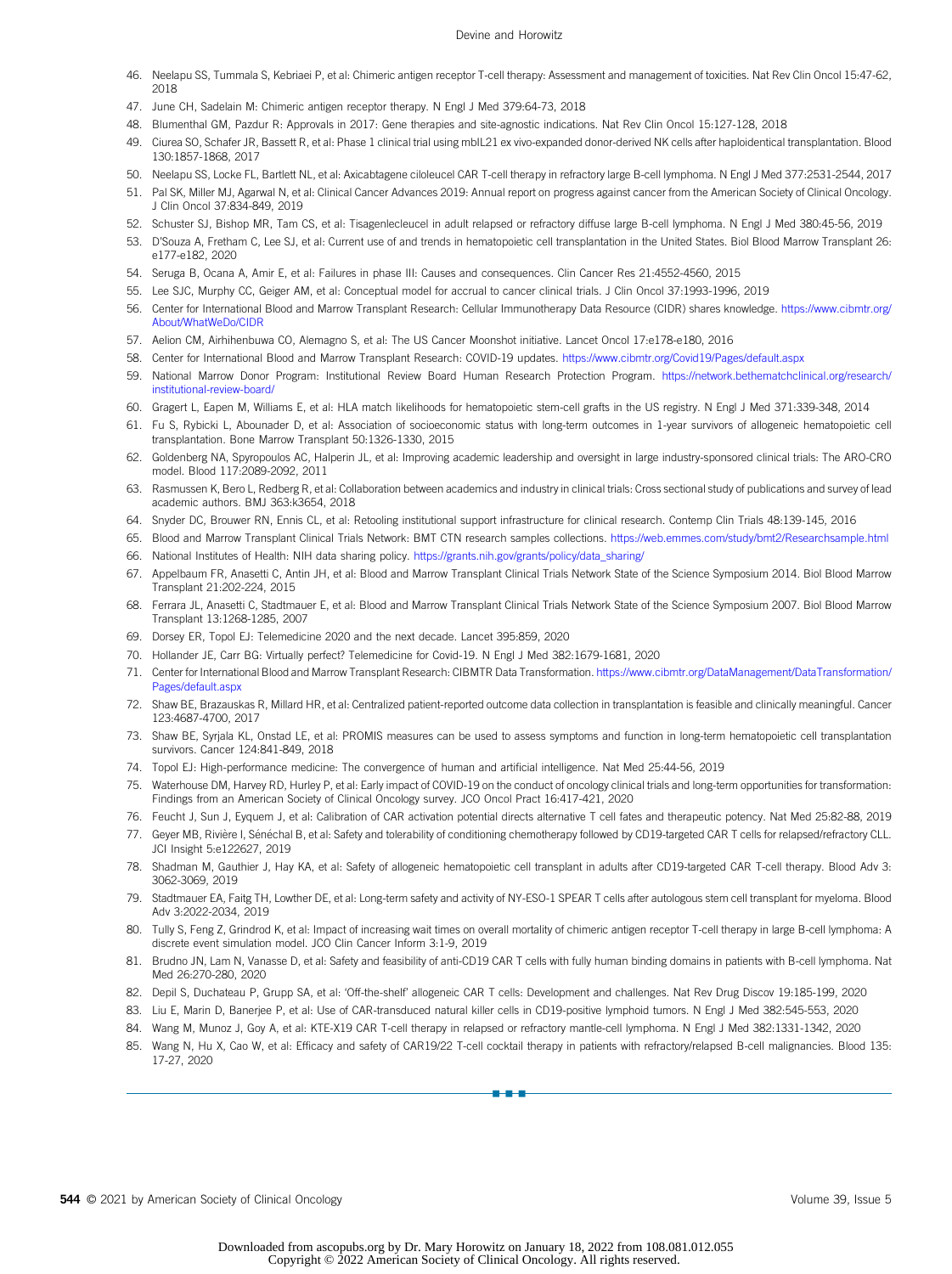#### AUTHORS' DISCLOSURES OF POTENTIAL CONFLICTS OF INTEREST

#### Building a Fit for Purpose Clinical Trials Infrastructure to Accelerate the Assessment of Novel Hematopoietic Cell Transplantation Strategies and Cellular Immunotherapies

The following represents disclosure information provided by authors of this manuscript. All relationships are considered compensated unless otherwise noted. Relationships are self-held unless noted. I = Immediate Family Member, Inst = My Institution. Relationships may not relate to the subject matter of this manuscript. For more information about ASCO's conflict of interest policy, please refer to www.asco.org/rwc or ascopubs.org/jco/authors/author-center.

Open Payments is a public database containing information reported by companies about payments made to US-licensed physicians (Open Payments).

Steven M. Devine Honoraria: Kiadis Consulting or Advisory Role: Bristol Myers Squibb Research Funding: Orca Bio (Inst), Kiadis (Inst) Travel, Accommodations, Expenses: Orca Bio

#### Mary M. Horowitz

Consulting or Advisory Role: Magenta (Inst), Janssen Research & Development (Inst), Medac (Inst)

Research Funding: Biovitrum (Inst), Jazz Pharmaceuticals (Inst), Magenta (Inst), Novartis (Inst), Kite/Gilead (Inst), Actinium Pharmaceuticals Inst), Amgen (Inst), Amneal (Inst), Anthem (Inst), Bluebird Bio (Inst), Bristol Myers Squibb (Inst), Chimerix (Inst), CSL Behring (Inst), Cyto-Sen Therapeutics (Inst), Daiichi Sankyo (Inst), Gamida Cell (Inst), GlaxoSmithKline (Inst), Mesoblast (Inst), Miltenyi Biotec (Inst), Neovii Biotech (Inst), Oncoimmune (Inst), Pfizer (Inst), Pharmacyclics (Inst), Regeneron (Inst), Sanofi (Inst), Seattle Genetics (Inst), Shire (Inst)

No other potential conflicts of interest were reported.